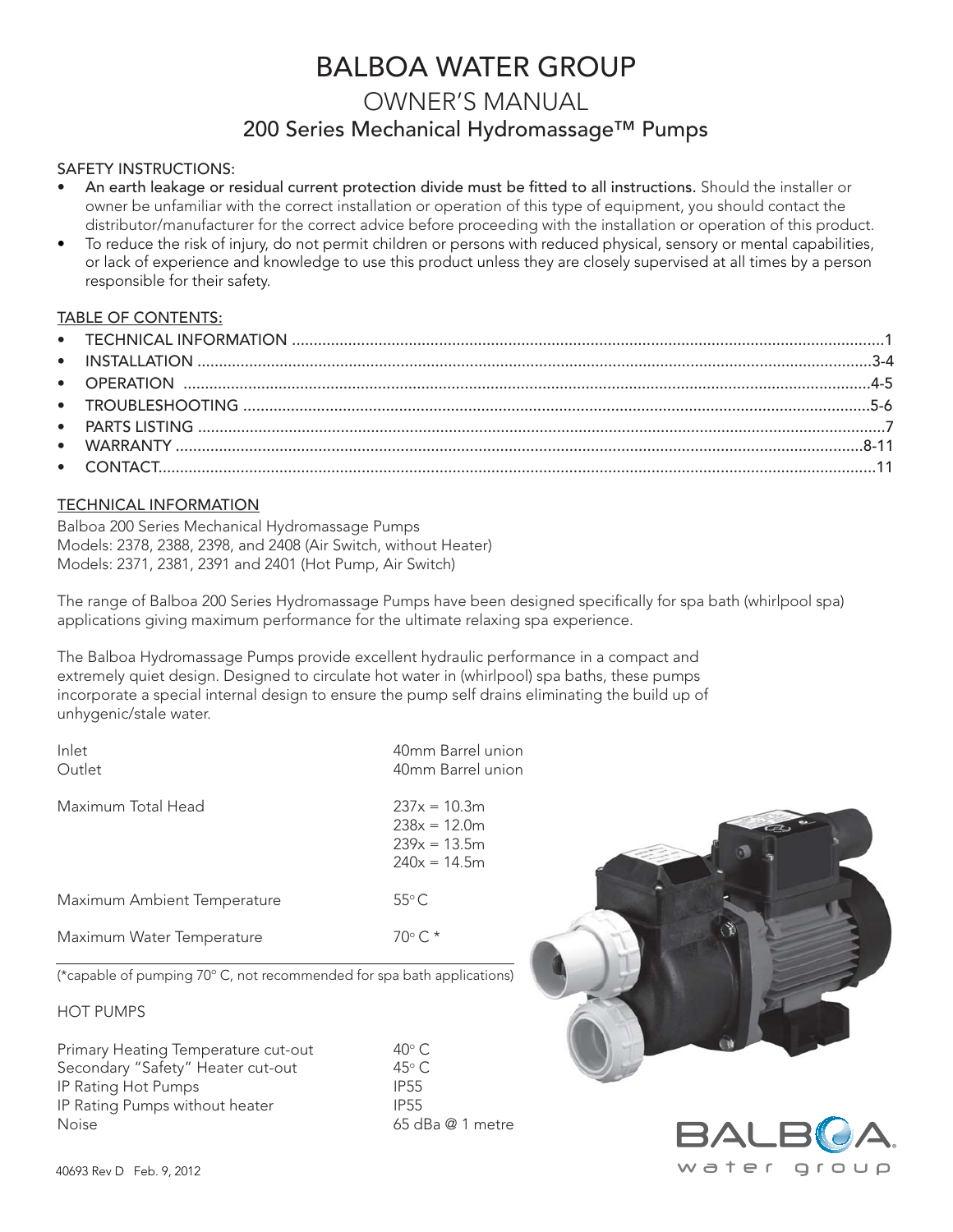### **End User Warning**

This Technical Service Manual is provided solely to aid qualified spa service technicians in troubleshooting and repairing spas with control systems manufactured by Balboa Water Group. Balboa controls have absolutely no end user serviceable parts. Balboa Water Group does not authorize attempts by the spa owner/user to repair or service any Balboa products. Non-qualified users should never open or remove covers, as this will expose dangerous voltage points and other dangerous risks. Please contact your dealer or authorized repair center for service.

### **Intellectual Property**

All Intellectual property, as defined below, owned by or which is otherwise the property of Balboa Water Group or its respective suppliers relating to the Balboa Water Group Hydromassage™ Pumps, including but not limited to, accessories, parts, or software relating there to (the "Hydromassage Pumps"), is proprietary to Balboa Water Group and protected under federal laws, state laws, and international treaty provisions. Intellectual Property includes, but is not limited to, inventions (patentable or unpatentable), patents, trade secrets, copyrights, software, computer programs, and related documentation, and other works of authorship. You may not infringe or otherwise violate the rights secured by the Intellectual Property. Moreover, you agree that you will not (and will not attempt to) modify, prepare derivative works of, reverse engineer, decompile, disassemble, or otherwise attempt to create source code from the software. No title to or ownership in the Intellectual Property is transferred to you. All applicable rights of the Intellectual Property shall remain with Balboa Water Group and its suppliers.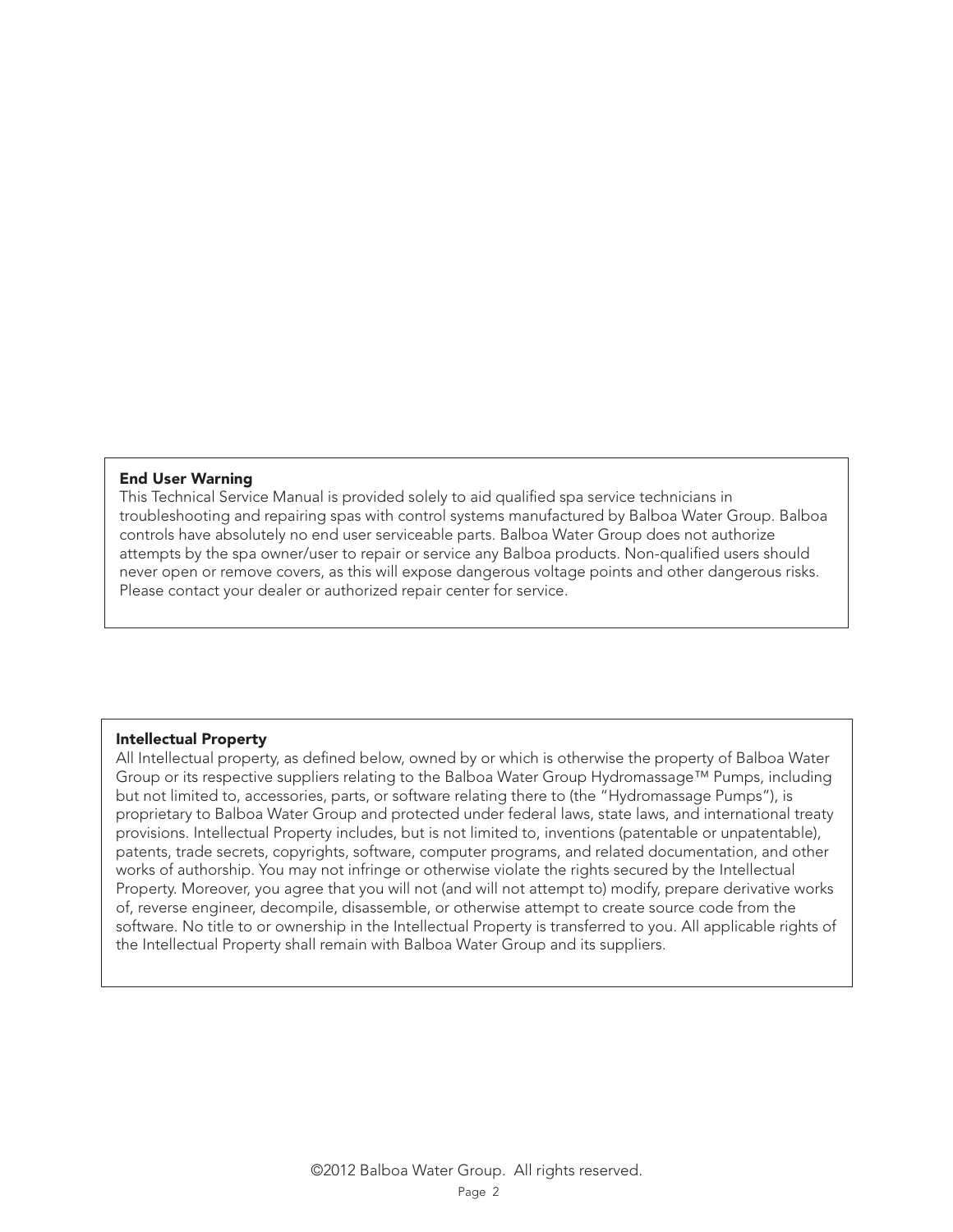## **PUMP APPLICATION**



 **WARNING** The Balboa Hydromassage pumps have been specifically designed for use in spa baths (whirlpools). They should not be used for any other purpose without first consulting your Balboa dealer or Balboa representative.

The Balboa Hydromassage pump is NOT a self priming pump. Ensure there is sufficient water to completely fill the pump casing (flood suction) before operating the pump.

## **PUMP POSITION**



 **WARNING** To avoid water damage to property from leaking connections or normal wear, the pump must be installed on a well drained site or a properly constructed drain tray.

If the pump is supplied separately to the spa bath, position the pump as close as possible to the spa. This will ensure optimum spa jet performance.

## **PUMP INSTALLATION**

- The pump mount must be Solid Level Rigid Vibration free (to reduce vibration and pipe stress, bolt the pump to the pump mount).
- Install the pump suction inlet higher than bath suction fitting (refer to Fig 1). This allows the pump to drain completely when the bath is emptied in accordance with Local Health Regulations.
- Ensure suction pipe has an even rise from the spa bath (whirlpool spa) suction inlet to avoid air locks, otherwise the spa pump may not prime, Fig. 1.
- Ensure discharge pipe has an even rise from the pump to the spa bath (whirlpool) connection to avoid air locks.
- Protect pump from excess moisture, external weather (where applicable).
- Allow adequate access for servicing pump and piping.



## **VENTILATION**

- Provide adequate ventilation to prevent the motor from overheating (minimum distance is 102cm). Without adequate ventilation the pump motor may overheat causing the pump to stop.
- The hydromassage pumps must be protected from exposure to the weather. If the pump is installed outside, a protective cover is required.

## **PIPING**



<u>Warning</u> The fittings on these hydromassage pumps are constructed of ABS. Some PVC jointing compounds are incompatible with ABS possibly causing failure to the product. Check compound suitability prior to use.

- For best pump efficiency use the least amount of fittings.
- Balboa hydromassage pumps are supplied complete with integrated multi-directional (40mm) barrel unions to allow easy installation of pipework. Use as follows for leak-free connections to pump:
- 1. O-Ring and sealing surfaces must be clean.
- 2. Ensure O'Ring remains on barrel unions and tighten HAND TIGHT only! (NO WRENCHES)
- 3. No pipe compound or teflon tape on unions.
- 4. Bond pipe to unions with a compatible PVC solvent cement.
- 5. When appropriate, fill the bath with water and check that there are no visible leaks from the plumbing joints. Start the pump and repeat this step.

## **AIR BLEED VALVE**

Air bleed valves are sometimes required on installations so that automatic air venting can occur.

Balboa 200 Series Hydromassage pumps are fitted with an air bleed valve. If the pump is installed exactly per Fig. 1, this valve will not be required to be made functional (the air bleed valves are sealed at the manufacturer).

If automatic air venting is required, cut the top of the valve off at the cut groove found approximately 3.5mm from top of the valve per Fig. 2 using a pair of side cutters. DO NOT USE PLIERS. The air bleed valve will not expel air.

As it is common for air valves to squirt water when sealing (each time the pump is turned on), Balboa recommends that a 10mm drain tube to be fitted over the barbed section of the air bleed valve to allow excess water to drain to waste. Refer to Fig. 2.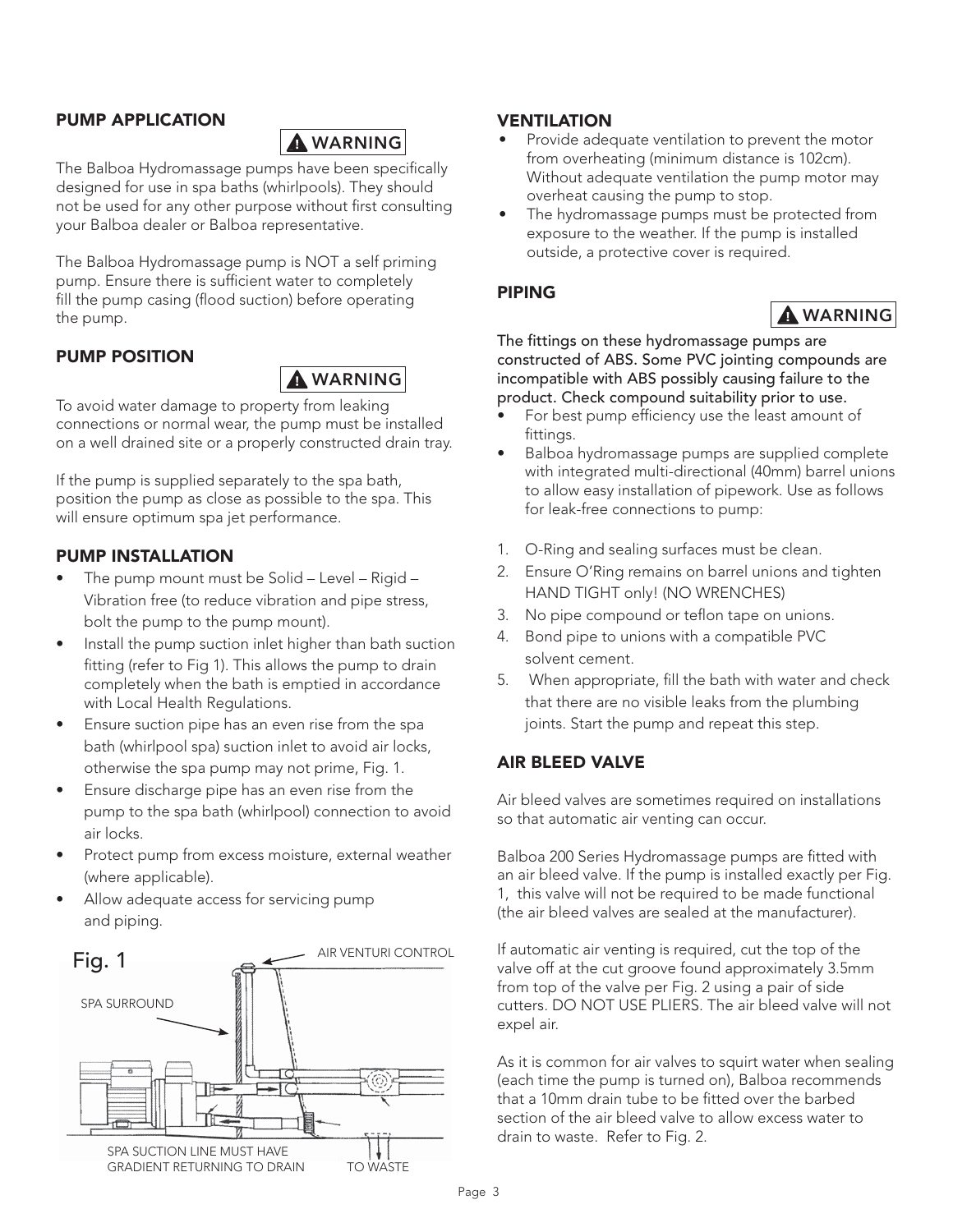## **ELECTRICAL CONNECTION**

Balboa advises that an earth leakage or residual current protection device must be fitted to all installations. Exactly match supply voltage to name plate voltage 220/240 Volt 50Hz (single phase only). Incorrect voltage can cause fire or seriously damage the motor which is not covered by your Balboa warranty!

- Balboa 200 Series hydromassage pumps are suitable for connection to 220/240 Volt 50 Hz power outlets.
- Electrical supply must conform to local/national electrical standards.
- $WARNING To reduce the risk of electric$ shock, contact a qualified electrician to replace the damaged cord and related electrical components immediately.

**NOTE:** The power supply lead has a type Y connector and if service is required to the power lead it must be replaced with the appropriate special power lead assembly. Warranty is void if unauthorized modifications are made to any component.

All hot pump heaters have an in-built pressure sensor that will only allow the heater to activate when there is sufficient water flowing through the system.

### **All hydromassage pumps must be installed in accordance with relevant electrical standards.**

## **AIR TUBE CONNECTION**

Included with your Hydromassage pump is 6 metres of non-kink air tube.

- Connect one end to the air button on the spa bath (not supplied). Cut off and discard excess. Connect this end to the air switch nipple (refer to Fig. 2) located at the front of the pump motor capacitor cover.
- Plug the hydromassage pump power cord into a dedicated 10 Amp power socket and switch the power on.

# **Fig. 2** Air Switch Nipple Clearance for removal of Cut Groove on Air Vent Pump **Cut Groove on Air Vent**Tube Detail A

## **PUMP OPERATION**

- Never run pump dry! Running pump dry may damage seals, causing leakage and flooding!
- Do NOT block pump suction! To do so with body may cause severe or fatal injury.
- Small children using spa bath must ALWAYS have close adult supervision!
- Do NOT block jets! To do so may flood area causing damage to equipment and water damage to surrounding areas.
- Before filling and starting your spa bath (whirlpool spa), ensure that the spa bath is free from debris or foreign material as irregular pump conditions may occur.
- Before switching on, fill the bath to a minimum 50mm above the spa jets.

## **NOTE:** HOT PUMPS

To ensure that the over temperature sensor does not activate whilst filling the bath and thus preventing the pump heater from operating, fill the bath with cold to luke warm water until water level reaches the suction cover.

Water temperature greater than 40°C may make the heating element inactive.



Hazardous suction. Can trap hair or body parts, causing severe injury or death.

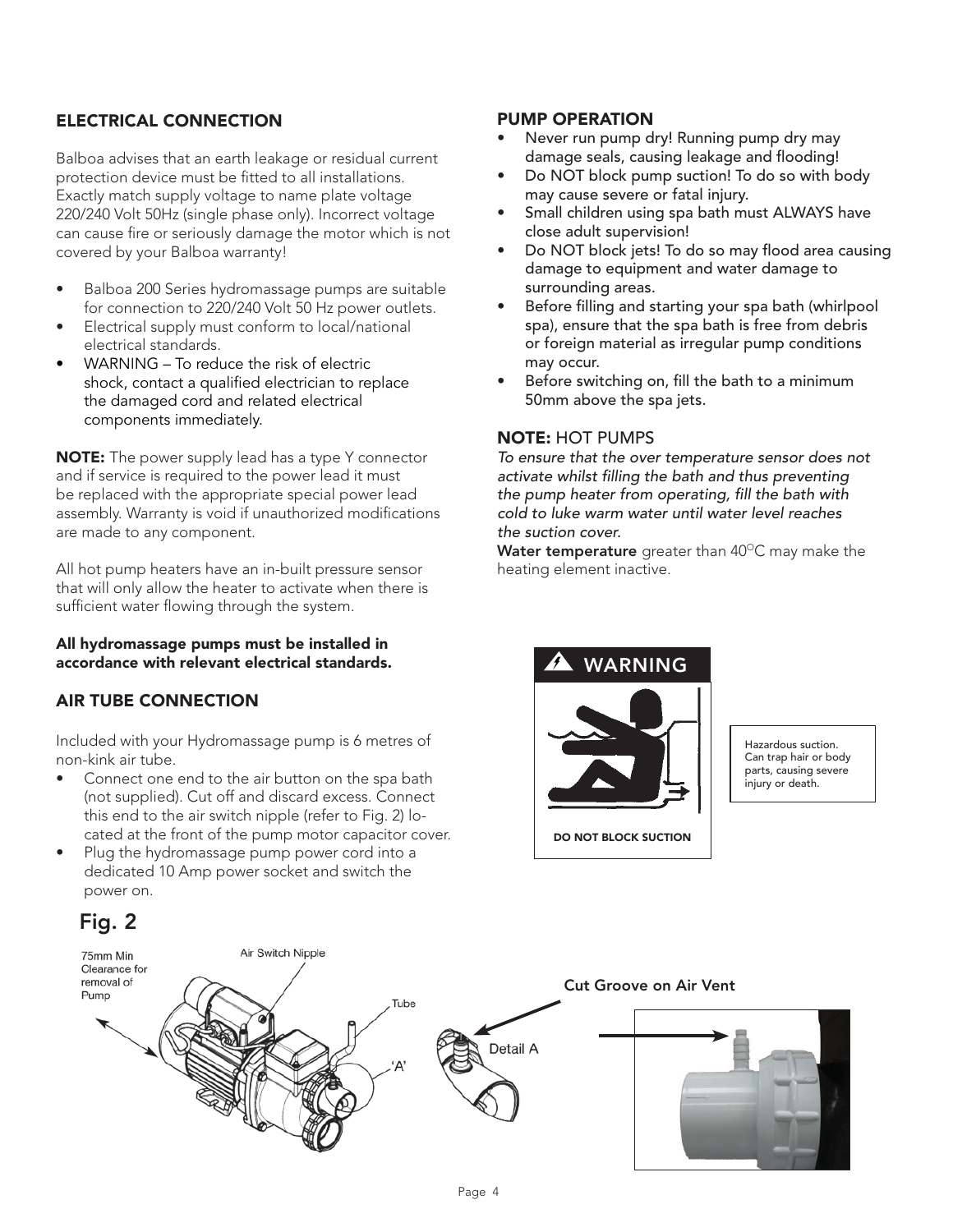## **AIR SWITCH MODELS**

- To start the pump once the water level reaches at least 50mm over the spa jets, press the air button on the spa bath (whirlpool). The pump will start and purge air from the plumbing and spa jets. After a short period of time the spa jets will start to operate normally.
- To Stop the spa jet operation, press the air button again.

### **Pump without heater function**

- Pump models 2378, 2388, 2398 and 2408 are controlled by an air button and will circulate the spa water.
- They do not include an integrated heater element.

### **Hot Pump Function (Air Switch Models):**

- Pump models 2371, 2381, 2391 and 2401 are manufactured with integrated heating element and control devices to maintain water temperature and compensate for the natural cooling of the spa bath.
- The heater function is designed to only operate with the hydromassage pump at normal operating pressure. The combined operation of the heater and pump is controlled from the bath by a single air button.
- The heating function is monitored by a pre-set thermostat to maintain water temperature to a maximum 40°C, interlocked to a secondary upper limit cut out for added protection to maintain a safe water temperature.

## **TROUBLESHOOTING**

If servicing of the unit is required at anytime, a service record should be kept listing details including any leaks, faulty operation, dry run conditions and operating pressure.

Please be aware that a service fee will be applicable if a fault occurs other than that as described in the product guarantee as being due to defects in materials of faulty manufacture.

Pump service should be performed by a suitably qualified personnel. Always unplug power lead prior to service to prevent personal injury.



| <b>SYMPTOM</b>      | <b>CAUSE</b>                                                   | <b>REMEDY</b>                                                                                                                                                                                                                                                                                                                                      |
|---------------------|----------------------------------------------------------------|----------------------------------------------------------------------------------------------------------------------------------------------------------------------------------------------------------------------------------------------------------------------------------------------------------------------------------------------------|
| Pump does not start | No power at powerpoint                                         | Use another known good electrical<br>appliance to check power.                                                                                                                                                                                                                                                                                     |
|                     | Blown fuse                                                     | Check fuse and replace if required                                                                                                                                                                                                                                                                                                                 |
|                     | Automatic thermal overload has<br>tripped to protect the motor | Check motor cooling and ensure adequate<br>ventilation. Allow motor to cool then<br>restart pump. Ensure the pump is not<br>jammed with debris or foreign material<br>and motor is able to spin freely. Motor is<br>operating with low voltage supply.<br><b>WARNING:</b> Continued operation with this<br>symptom may result in permanent damage. |
|                     | Pump is jammed (check if shaft is<br>free to rotate)           | Pump is blocked with foreign material.<br>Clear debris and foreign material from<br>pump and ensure that the pump is able<br>to spin freely. Bearings seized. Contact<br>Service Technician.                                                                                                                                                       |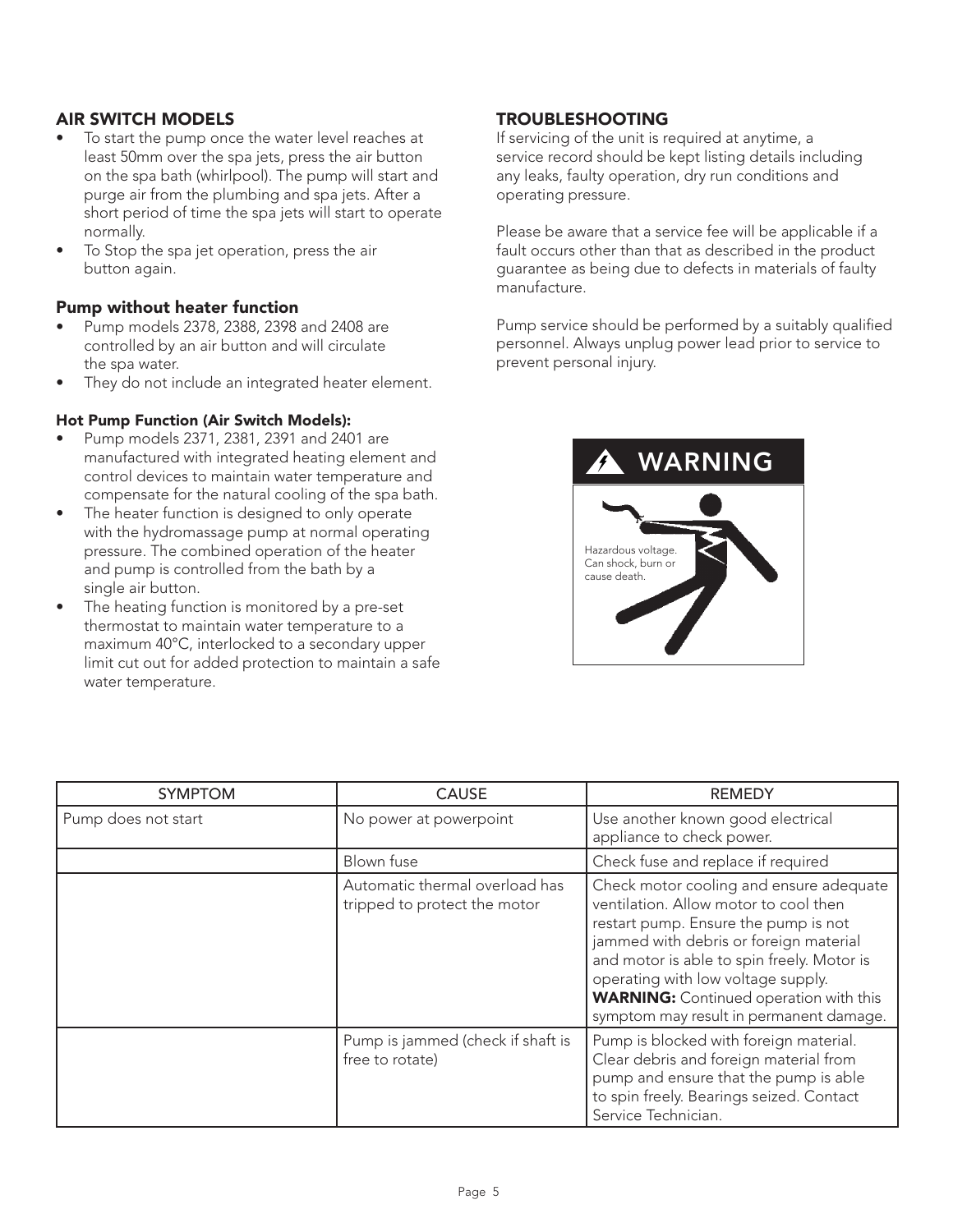| <b>SYMPTOM</b>                                                     | <b>CAUSE</b>                                                                  | <b>REMEDY</b>                                                                                                                                                                                                                                                                                                                                                                                                                                                 |
|--------------------------------------------------------------------|-------------------------------------------------------------------------------|---------------------------------------------------------------------------------------------------------------------------------------------------------------------------------------------------------------------------------------------------------------------------------------------------------------------------------------------------------------------------------------------------------------------------------------------------------------|
| Pump starts but no water coming from<br>spa jets.                  | Pump not installed at correct level<br>in relation to the spa suction (fig 1) | Use another known good electrical<br>appliance to check power.                                                                                                                                                                                                                                                                                                                                                                                                |
|                                                                    | Water level too low                                                           | Ensure water level is at least 50mm above<br>the level of the jets prior to operating<br>the pump.                                                                                                                                                                                                                                                                                                                                                            |
|                                                                    | Automatic thermal overload has<br>tripped to protect motor.                   | Check motor cooling and ensure<br>adequate ventilation.<br>Allow motor to cool then restart pump.<br>Check motor cooling and ensure<br>adequate ventilation. Allow motor<br>to cool then restart pump. Ensure<br>the pump is not jammed with debris or<br>foreign material and motor is able to<br>spin freely. Motor is operating with low<br>voltage supply.<br><b>WARNING:</b> Continued operation with<br>this symptom may result in<br>permanent damage. |
| Bath water temperature drops when<br>pump & spa jets are operating | No heater element                                                             | This is normal in the standard pumps,<br>models 2378, 2388, 2398, and 2408.                                                                                                                                                                                                                                                                                                                                                                                   |
| normally                                                           | Heater Module does not operate                                                | Contact Service Technician.                                                                                                                                                                                                                                                                                                                                                                                                                                   |
|                                                                    | Heater Module is too small for<br>capacity of the bath                        | Confirm capacity of the heater module.                                                                                                                                                                                                                                                                                                                                                                                                                        |
| Pump does not start                                                | Faulty air button on side of bath                                             | Ensure air button is able to give a "pulse<br>of air".                                                                                                                                                                                                                                                                                                                                                                                                        |
|                                                                    | Air tube is dislodged or kinked                                               | Check that the air tube is connected<br>to pump and the air button, and is not<br>kinked so that it allows a free flow of air.                                                                                                                                                                                                                                                                                                                                |
|                                                                    | Air tube is blocked                                                           | Ensure that the air tube is clear and can<br>pass air freely.                                                                                                                                                                                                                                                                                                                                                                                                 |
|                                                                    | Faulty air switch in pump                                                     | Contact Service Technician.                                                                                                                                                                                                                                                                                                                                                                                                                                   |
| Pump will not turn off                                             | Faulty air button on side of bath                                             | Ensure air button is able to give bath a<br>"pulse of air".                                                                                                                                                                                                                                                                                                                                                                                                   |
|                                                                    | Air tube is dislodged or kinked                                               | Check that the air tube is connected to<br>pump and the air button and is not kinked<br>so that it allows a free flow of air.                                                                                                                                                                                                                                                                                                                                 |
|                                                                    | Air tube is blocked                                                           | Ensure that the air tube is clear and can<br>pass air freely.                                                                                                                                                                                                                                                                                                                                                                                                 |
|                                                                    | Faulty air switch in pump                                                     | Contact Service Technician.                                                                                                                                                                                                                                                                                                                                                                                                                                   |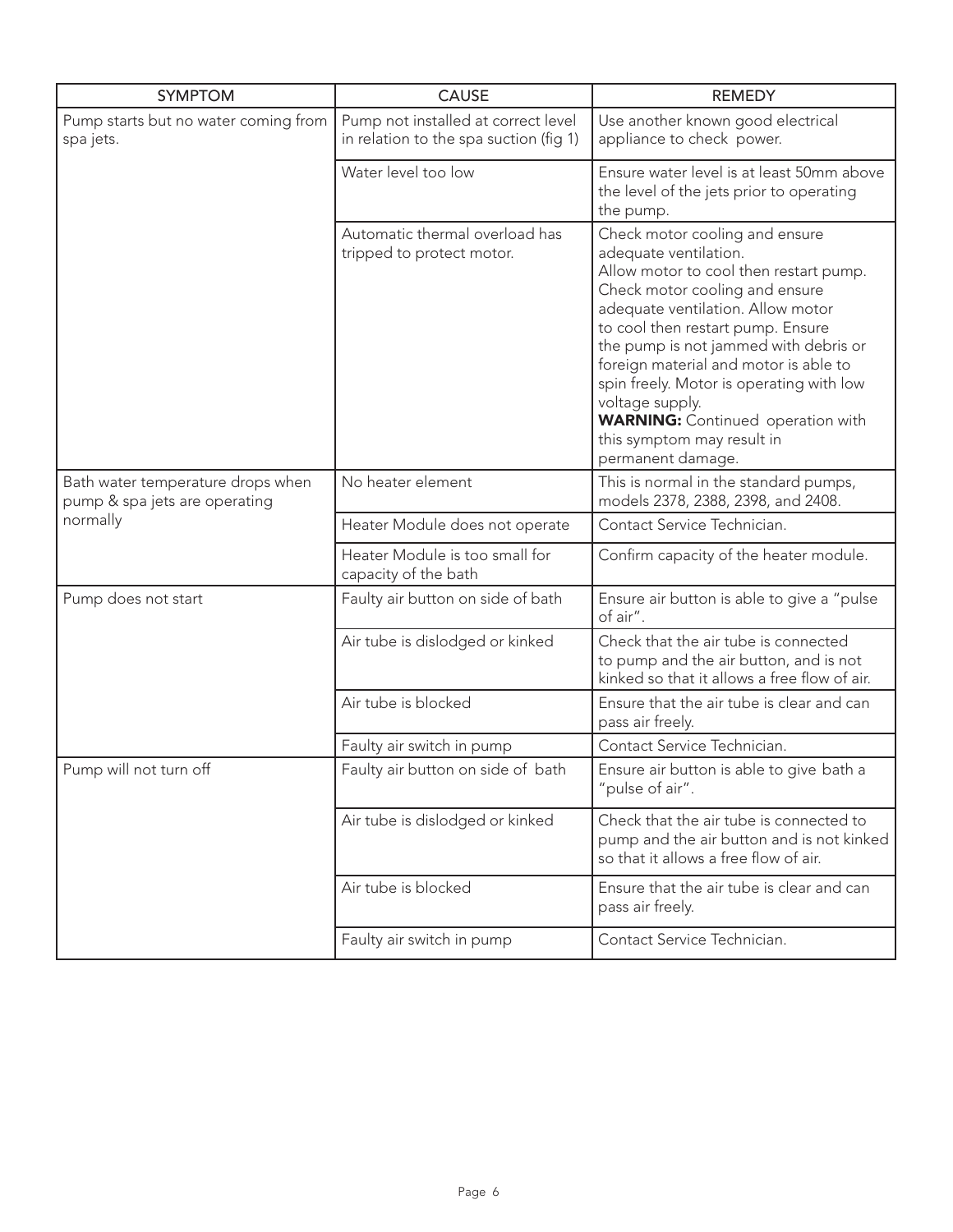**Model and Serial number of pumps must be given when ordering spare parts.**



|                | <b>Description</b>                      | <b>Qty</b> |
|----------------|-----------------------------------------|------------|
| 1              | Motor                                   | 1          |
| 2              | Nut, Tail & O'ring Kit                  | 1          |
| 2a             | O'ring - Barrel Union (Pack of 4)       | 2          |
| 3              | Tail & Air Bleed Assy.                  | 1          |
| $\overline{4}$ | Casing                                  | 1          |
| 5              | Diffuser                                | 1          |
| 6              | Impeller                                | 1          |
| $\overline{7}$ | Seal (Pack of 25)                       | 1          |
| 7a             | Seal Kit (Incl. Seal + Items 7b, c & d) | 1          |
| 7b             | O'ring - Casing                         | 1          |
| 7c             | <b>Shaft Sleeve</b>                     | 1          |
| 7d             | O'ring - Shaft Sleeve (Pack of 10)      | 1          |
| 8              | Baffle                                  | 1          |
| 9              | Airswitch                               | 1          |
| 10             | Lid                                     | 1          |
| 11             | Screws - Lid (Set of 10)                | 4          |
| 12             | Screws - Casing (Set of 10)             | 4          |
| 13             | Nuts (Set of 12)                        | 4          |
| 14             | Base & Screws Kit                       | 1          |
| 15             | Heater Module Assy.                     | 1          |
|                | Lead w/ 3-pin Plug                      | 1          |
|                | Lead Kit: 3-Core (Not Shown)            | 1          |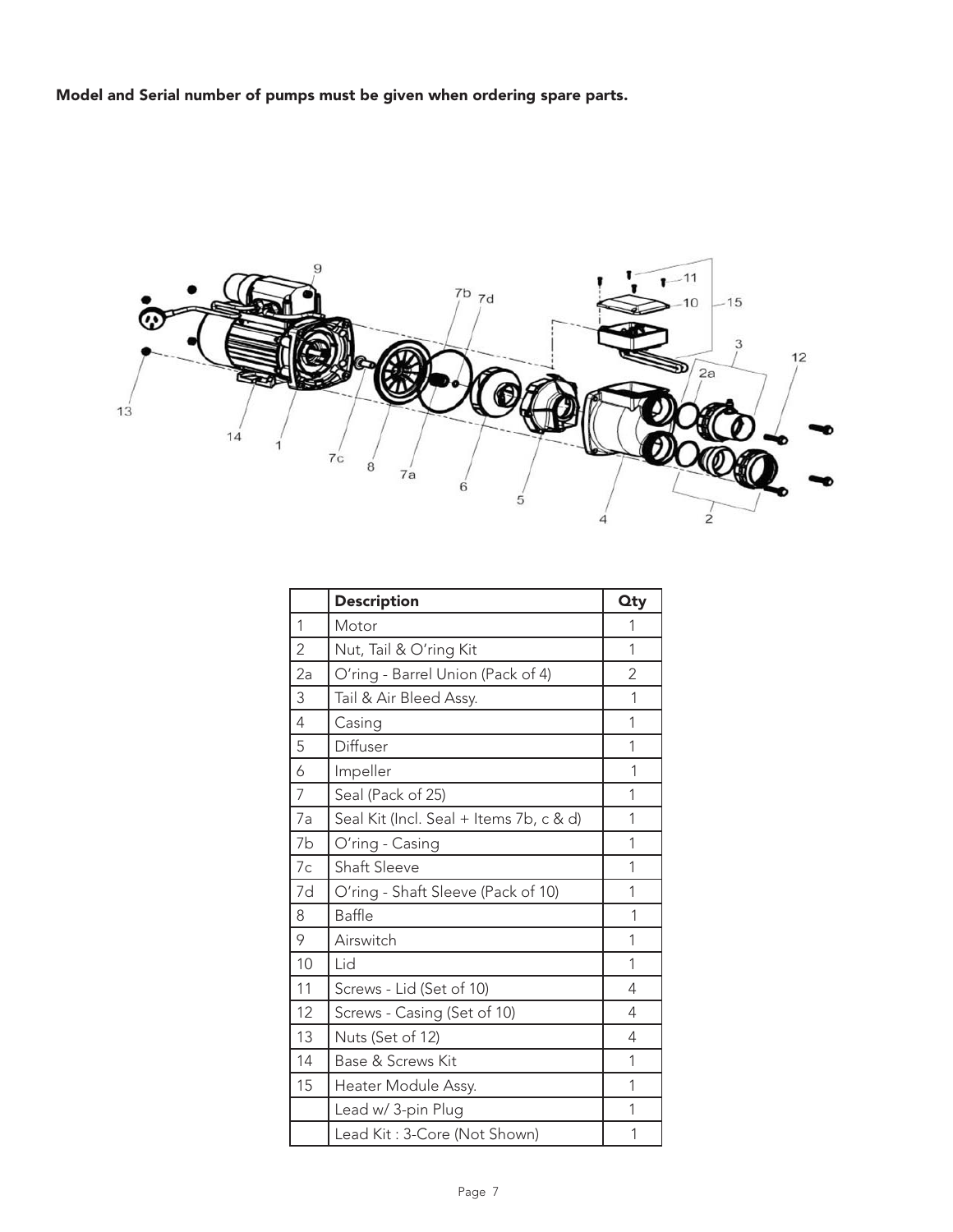

#### STANDARD TERMS OF SALE AND DELIVERY FOR BALBOA WATER GROUP (INTERNATIONAL)

§1. In the absence of any specific written agreement to the contrary between the parties, the standard terms of sale and delivery presented below shall apply to all sales of products and services to purchasers located outside of the United States of America by Balboa Water Group and/or any of its affiliated entities (collectively, the "company" as defined below).

#### § 2. DRAWINGS AND DESCRIPTIONS

All information concerning weight, dimensions, capacity, technical and technological data, etc. as well as prices listed in catalogues, advertisements, photographic material, price lists and the like is approximate. Such information shall only be considered binding in the event that such is expressly stated in the confirmation of order issued by the company or in any form of written agreement signed by the company.

#### §3. PRICES

The company shall be entitled to change its prices and/or price lists at any time without advance notice. In the absence of any written agreement to the contrary, sales shall be made using the prices for products set forth in the company's standard price list(s) applicable on the date on which the order was confirmed. Absent a written agreement to the contrary, all sales originating from the United States shall be in U.S. Dollars; all sales originating from Denmark shall be in either Danish Krones (DKK) or Euros (EUR) in the discretion of the company; and all sales originating from Australia shall be in Australian Dollars (AUD). Prices quoted are ex works (as such shipping term is defined in the Uniform Commercial Code (the "UCC") for sales originating from the United States or in INCOTERMS 2000, as published by the International Chamber of Commerce, Paris, France for international sales) from the company's facility, and are for products and standard packaging only and are exclusive of all installation, warehousing or other services or requests, and exclusive of all VATs, GSTs, tariffs, duties, export and import taxes, sales taxes, use taxes, inbound governmental charges or fees, documentation fees, regional taxes and fees and like levies or taxes. Any taxes, fees or duties which the company may be required to pay or collect relating to the sale, delivery, processing, use or transportation of the products shall be for the account of the purchaser who shall promptly reimburse the company on demand. Prices are based on the currency exchange rates applicable at the time the offer was made, and may therefore be amended by the company at any time to accommodate changes in the price/currency ratio. Prices quoted on custom products are open for the time stated in the quote or a maximum of thirty (30) days from the quotation date and are based on estimated quantities, labor and material requirements and other factors, and are subject to adjustment by the company from time to time.

#### §4. DELIVERY

Delivery is ex works from the company's facility. Risk of loss for the products passes to the purchaser at the time of delivery by the company to the freight carrier at the point of shipment. The shipment will be sent at the risk and the expense of the purchaser and the company has no liability and shall not accept responsibility for loss or damage occurring in transit. Unless the company has received specific instructions in advance, the company shall be entitled to select the means of transport and delivery route. The purchaser will provide the company with a copy of all applicable export documentation associated with exporting products within fifteen (15) days after shipment from the port of export. The purchaser assumes the responsibility to obtain adequate insurance on each shipment. However, for shipments of products from Denmark to Danish customers only, the company shall take out and pay premiums for standard transport insurance to cover such shipments within Denmark. The company can also include the insurance premium as part of the freight on the invoice. This premium will usually be equal to 0.2% of the sum of the invoice, though not displayed separately.

#### § 5. FREIGHT POLICY

Unless otherwise agreed in writing, transportation, import and export costs are the sole responsibility of the purchaser, provided that:

#### i) GG Australia

 Effective January 1, 2009, orders shipped from the GG Australia facility or designated warehouse and are not under contract, will be assessed a \$15 AUD fee for shipments under 3KG and a \$25 AUD fee for shipments exceeding 3KG.

ii) Valencia-Canada

 Effective January 1, 2009, all purchase orders exceeding \$15,000 for products shipped from our Valencia California location to locations within Canada will be shipped freight prepaid. iii) For products shipped from Denmark, purchasers will be required to pay a documentation fee of DDK 525/ EUR 70/ GBP 47/ USD 100 for export documents well as dispatch fees for all orders with total net value of less than DKK 2,500/ EUR 350 GBP 240/ USD 430 of DKK 350/ EUR 50/ GBP 40/ USD 60.

#### § 6. DELIVERY TIMES

The delivery time quoted is approximate, with reservations for delays on account of Force Majeure Events (as defined below). Should any Force Majeure Event occur, delivery times will be postponed for a period equivalent to the duration of the event(s) in question. Deliveries made on the postponed delivery date shall in all respects be considered to have been made on time. Insofar as the delivery time may be stated as specific number of days or weeks, this period shall be calculated from the time when the company received from the purchaser all the precise information required to implement the order. Insofar as the purchaser may fail to meet any payment obligations by or on the due dates of same, the delivery time shall be postponed for a period equivalent to the duration in the delay of the payment in question. Insofar as delays arise for reasons other than those mentioned above, such shall not entitle the purchaser to cancel any order either fully or in part unless the delay in question can be considered significant and the company fails to complete the delivery no later than 14 days after having been notified to do so in writing by the purchaser. The company reserves the right to delay shipment of phone orders until it receives a written confirmation of the order.

#### §7. PAYMENT

All payments for products will be paid in full in advance of shipment until credit is established. Payment shall be made in the applicable currency specified in Section 3 above on or before the date

Rev. 05 Jan. 25, 2012

stated on the invoice. In the event that no such date is stated on the invoice, the sum owing shall be paid in cash in advance of shipment. Upon written approval by the company's credit department, invoices may be due thirty (30) days from the date of invoice or on such other terms as approved by the company's credit department in writing. The credit department may decline at any time to permit shipment of products hereunder until receipt of payment, establishment of a letter of credit or written agreement upon terms and conditions satisfactory to the credit department in its sole discretion. Payments shall be due on a pro rata basis in the case partial shipments are made by the company; provided that, delays in the delivery of a non-significant part of the shipment shall not entitle the purchaser to refrain from paying the full amount owing pursuant to the agreements reached. Should the purchaser fail to make payment on time, in addition to collection costs, the company shall be entitled to charge interest on the sum owing at the lesser of (a) 1.5 percent (1.5%) per month, or (b) the maximum percentage then permitted by law, in either case on the balance remaining from the time of delivery until such time as payment may be made. If the company retains a third party to collect overdue amounts, all collection costs resulting from such retainer, including, without limitation, legal fees and disbursements, shall be payable upon demand by the purchaser to the company.

In the event that the purchaser fails to accept or permit delivery on time for products that are to be delivered at a specific time, the company can choose to either sell said products at the purchaser's expense, having notified the purchaser of its intention to do so, or to store said products at the purchaser's expense such that the purchaser is required to pay all costs linked to the period of storage. Irrespective of any delays in delivery, the purchaser is in all events obliged to make the stipulated payment on or by the applicable due date. The purchaser bears the full risk and cost for any items placed in storage.

#### § 8. INSPECTION

The purchaser is encouraged, immediately upon reception of the items purchased, to carry out an inspection of the products received with good business practice. The purchaser shall have no right to inspect any products prior to delivery, and any inspection of the products by the purchaser shall be made within eight (8) days after their arrival at the purchaser's receiving point. Failure to make inspection and provide the company with written notice specifying any claimed basis for rejection within that time will constitute deemed acceptance of the products and, if the purchaser has established credit terms, a final waiver of the right to make any inspection prior to full payment for all of the products.

#### § 9. CONDITIONS OF OWNERSHIP

If payment is not made before or at time of delivery, title to all products at any time delivered to the purchaser and which have not been paid for in full shall remain with the company until all payments .<br>have been made in full, and the purchaser hereby grants to the company a security interest (including without limitation, a purchase money security interest) in such products at any time delivered by the company to the purchaser, and in all replacements and substitutions thereof, all additions and accessories thereto, and all proceeds thereof, to secure payment of the purchase price of all products, any collection costs, and any other debts owing to the company by the purchaser, and interest thereon. The company and the purchaser agree that the security interest granted hereunder attaches upon the issuance of the purchaser order by the purchaser to the company. The purchaser agrees to do all acts necessary to perfect and maintain such right, title and security interest in the company. The purchaser, at its expense, shall fully insure the products against all perils until the company has been paid in full.

#### § 10. CHANGES TO DESIGN OR PRODUCT OFFERING

The company reserves the right, prior to delivery and without notifying the purchaser in advance, to carry out such alterations to the design, construction, etc. of its products as the company may deem necessary in its discretion. Such alterations shall only entitle the purchaser to cancel an unfulfilled purchase order insofar as the purchaser proves that the purchase was conditional upon a specific design, construction or similar requirement. Changes made and any resultant cancellation of the purchase order does not entitle the purchaser to any form of compensation or damages, or to a proportional discount in the purchase price. The company reserves the right to discontinue products or product components at any time for any or no reason.

#### §11. CONFIDENTIALITY

The purchaser agrees to protect and hold in strict confidence all trade secrets, proprietary and confidential information relating to the products or the company of which it has or gains knowledge. All drawings, estimates, descriptions and other material of the company made available on the issuing of offers or deliveries are and shall remain the sole property of the company and may not, in the absence of express permission in writing from the company, be copied, presented to other companies or used as the basis for performing work. Drawings and other materials that the company has prepared for use in connection with offers are to be returned or destroyed on request.

#### § 12. PACKAGING

Products will be shipped in standard packaging designated and supplied by the company from time to time in its discretion, which may vary depending on whether the shipment is made by air or ship or other common carrier. Product containers shall be accompanied by such packing slips, and/ or any other documents and materials as deemed necessary by the company. Custom packaging will only be available at the purchaser's expense pursuant to a written agreement, and company is not responsible for charges associated with overseas containers, containerizing or packaging for long-term storage, pier handling, marshalling, demurrage, lighterage, heavy lifts and the like. Boxes and/or other packaging returned will not be credited and will only be accepted on the basis of a written agreement.

#### § 13. RETURNS

Products which are normally stocked by the company for sale (specifically excluding any custom products or products using or integrating purchaser's equipment) ordered in error may be returned, at the purchaser's expense, within thirty (30) days of delivery for credit, less an amount equal to 25% of the original purchase price, representing a restocking charge. No product is to be returned to the company by the purchaser without the prior written consent, acceptance and authorization of the company, and all returns require a return authorization number which must be included on all

> 1382 Bell Avenue Tustin, CA 92780 P714.384.0384 F714,384,0383 BalboaWater.com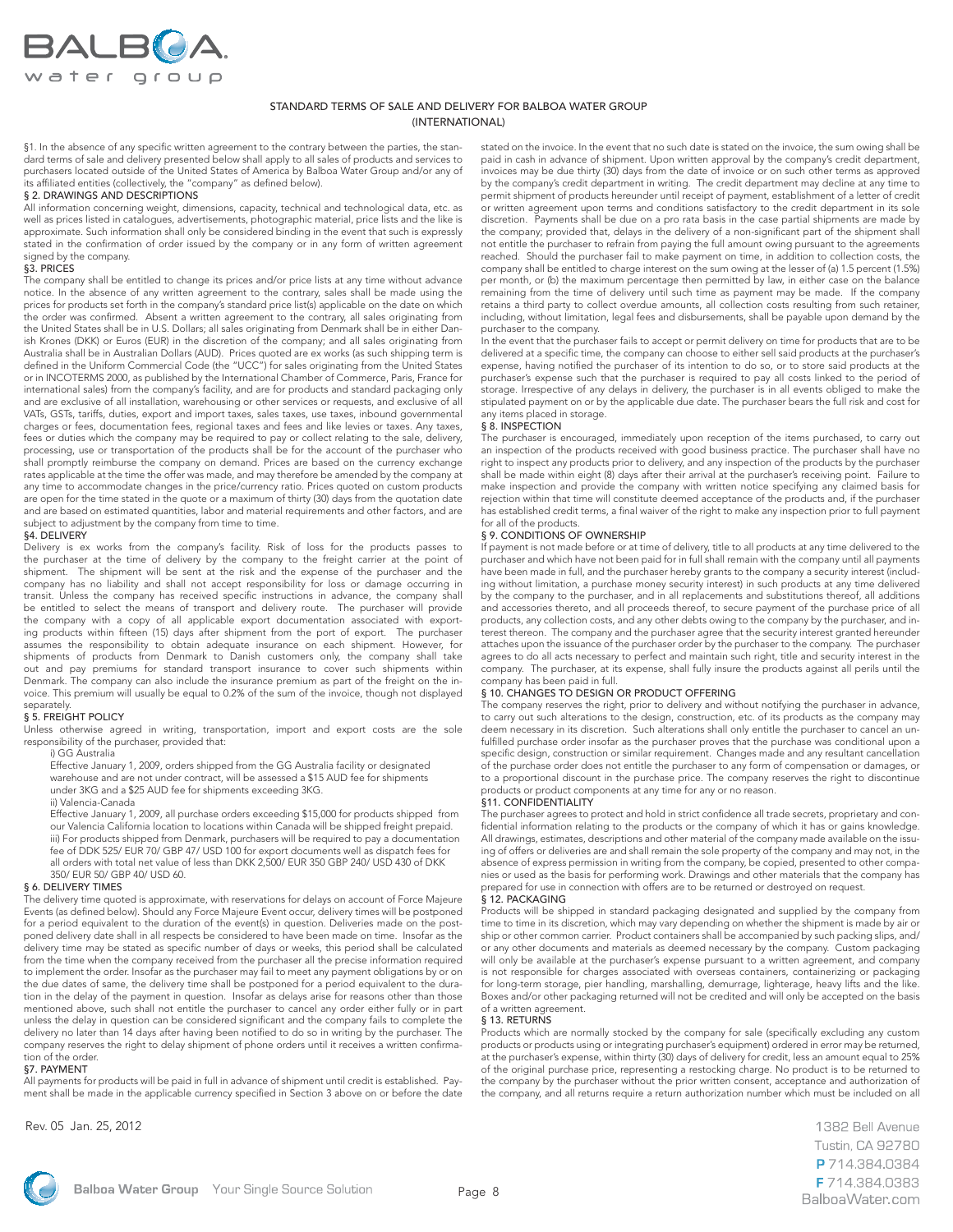

shipping paperwork. The company shall have no liability for products damaged in shipment. To apply for permission to return products, the purchaser must first complete the "Return Goods" form, which can be found on www.balboawatergroup.com for shipments from the United States and Australia, or www.hydroair.dk for shipments from Denmark, and then contact the company for further instructions.

#### §14. COMPANY WARRANTY POLICY

The company's limited warranty entitled "Balboa Water Group Limited Warranty" is accepted in its entirety by the purchaser as the sole warranty relating to the products, and is incorporated herein and made a part of these terms and conditions by this reference.

#### § 15. PRODUCT LIABILITY

The purchaser shall at all times indemnify, defend and hold the company and its present and former directors, officers, employees agents and affiliates (collectively, "indemnitees") harmless against all claims, proceedings, demands and liabilities of any kind whatsoever, including reasonable legal expenses and attorneys' fees, arising out of the death of or injury to any person or persons or out of any damage to property, resulting from the development, production, manufacture, sale, use, or advertisement of the purchaser's products. The purchaser shall obtain and carry in full force and effect at all times commercial, general liability insurance which shall protect the purchaser and the indemnitees from all such claims. Such insurance shall be written by a reputable insurance company and shall be endorsed to include product liability coverage, and shall contain limits not less than those necessary to adequate insure for all such potential claims. The purchaser shall, upon request, provide the company with certificates of insurance from the insurance carrier evidencing the foregoing insurance coverage.

#### § 16. PRODUCT INFORMATION ADVICE LIABILITY

Absent the existence of a specific written agreement to the contrary, any product information, technical advice or other informational assistance furnished by the company relating in any manner to its products shall be furnished without additional charge and will be given and accepted at the purchaser's sole risk. The company has no obligation to provide any information or assistance prior to receipt of the full purchase price from the purchaser for the products. The company will have no liability for damages, loss or expense arising out of the provision of information or assistance or any act or omission, including negligence, by the company or its agents. Notwithstanding the foregoing, in the limited circumstance where the company has supplied separate, non-standard written advice to the purchaser in the form of the preparation of specific, customized written calculations or in the form of a specific, customized written statement concerning the suitability of the items sold for a specified purpose issued to a purchaser who cannot reasonably be considered to possess the requisite professional knowledge of the area to be able to evaluate the suitability of the items without assistance, then the company shall accept limited liability only if the advice provided can be considered indefensible in relation to the knowledge the company possessed regarding the object of the advice at the time same was given. The company shall accept no liability for statements if it has been made clear that such statements are based on an approximate evaluation or estimation. Should errors be discovered in the written advice supplied by the company in connection with the delivery from the company, the purchaser shall, without undue delay and immediately after the purchaser has or should have become aware of the presence of the errors, inform the company of same. Should this provision be ignored or waived, the company shall only pay compensation for such losses as may have arisen as a direct consequence of the incorrect advice from the company at the time at which the purchaser should have informed the company. In no event shall the liability of the company for losses incurred as a result of incorrect information or advice exceed the obligation to repair or replace the product in question with like product, and in no event shall the company be liable to purchaser for any amounts in excess of the purchase price paid for the individual product which is the subject of the cause of action. The liability of the company for losses incurred as a result of errors in information or advice shall lapse no later than one (1) year after the items to which the information or advice is linked have been delivered to the purchaser.

#### § 17. LIMITATION ON LIABILITY

THE COMPANY SHALL NOT BE LIABLE FOR DAMAGES CAUSED BY DELAY IN PERFORMANCE OR OTHER BREACH OF THESE TERMS AND CONDITIONS AND IN NO EVENT, REGARDLESS OF THE FORM OF THE CLAIM OR CAUSE OF ACTION (WHETHER BASED ON CONTRACT, INFRINGEMENT, NEGLIGENCE, STRICT LIABILITY, OTHER TORT OR OTHERWISE), SHALL THE COMPANY'S LIABILITY TO THE PURCHASER EXCEED THE PURCHASE PRICE PAID FOR THE INDIVIDUAL PRODUCT WHICH IS THE SUBJECT OF THE CAUSE OF ACTION. IN NO EVENT SHALL THE COMPANY'S LIABILITY TO THE PURCHASER EXTEND TO INCLUDE INCIDEN-TAL, CONSEQUENTIAL, SPECIAL OR PUNITIVE DAMAGES. The term "consequential damages" shall include, but not be limited to, loss of anticipated profits, operating losses, business interruption, loss of use or revenue, cost of capital, fines or other indirect losses, or loss or damage to property or equipment.

#### § 18. MINIMUM ORDERS

No orders will be accepted under:

#### \$250.00 USD; 1500 DKK; 200 GBP; 200 EUR; 350 AUD § 19. GOVERNING LAWS AND VENUE

By issuing a purchase order to the company, the purchaser accepts these terms and conditions as applicable therein. Any blanket replacement by the purchaser's terms and conditions is hereby rejected, and in the event of any inconsistency between the terms and conditions hereof and the purchase order, the terms and conditions hereof shall prevail in all instances. For shipments originating from the United States, these terms and conditions shall be governed by, interpreted under, and construed and enforced in accordance with the internal laws of the State of California, U.S.A. applicable to agreements made and to be performed wholly within the State of California, U.S.A., including without limitation the California Uniform Commercial Code and excluding the application of the United Nations Convention on Contracts for the International Sale of Goods and INCOTERMS 2000. In the event a judicial proceeding is necessary, the sole forum for resolving disputes arising under or relating in any manner to these terms and conditions and any purchase order for shipments originating from the United States are the state or federal district

Rev. 05 Jan. 25, 2012

courts located in the County of Orange, State of California, U.S.A. and all related appellate courts, and the parties hereby consent to the jurisdiction of such courts, and that venue shall be in County of Orange, State of California, U.S.A. For shipments originating from Denmark, these terms and conditions shall be governed by, interpreted under, and construed and enforced in accordance with the normal rules of Danish law, excluding, without limitation, the application of the United Nations Convention on Contracts for the International Sale of Goods, and any and all disputes shall be heard solely by Esbjerg Court, Denmark. For shipments originating from Australia, these terms and conditions shall be governed by, interpreted under, and construed and enforced in accordance with the internal laws of the Province of Victoria of Australia excluding, without limitation, the application of the United Nations Convention on Contracts for the International Sale of Goods, and any and all disputes shall be heard solely by the provincial court located in Melbourne, Australia. Each party hereto waives any right to challenge or move the foregoing designated jurisdictions and venues on grounds of inconvenient forum. Service of process may be made in any manner provided for by applicable law, and for shipments from the United States, if purchaser is not otherwise subject to service of process in the State of California, purchaser agrees to and does hereby irrevocably appoint the Secretary of State of the State of California as purchaser's agent for the acceptance of service of process, and a copy of such process shall be mailed by company to purchaser at purchaser's last known address. These terms and conditions are binding upon and enure to the benefit of the parties hereto and their respective heirs, executors, successors and permitted assigns, as the case may be. Except with the prior written approval of the company, the purchaser may not assign a purchaser order or the terms and conditions applicable to it. If any provision contained herein is determined to be invalid or unenforceable in whole or in part, such invalidity or unenforceability shall attach only to such provision and all other provisions shall remain in full force and effect.

#### § 20. FORCE MAJEURE

The company shall not be liable for any delay in performance, shipment or delivery or inability to provide the purchaser with any products due to causes beyond its reasonable control, including, without limitation, strikes, lock-outs, riots, wars, terrorism, mobilization, impoundment, currency restrictions, obstacles to transport, restrictions on fuel or materials, weather, fire, flood, earthquake, other Acts of God, governmental order or regulation, missing or incomplete deliveries from subcontractors, loss of electricity, and acts of the purchaser (including failure to timely provide the company with requested evidence that any export or import license or permit has been issued to the purchaser) or any other such causes beyond the control of the company (collectively, "Force Majeure Events"). Performance, shipment and/or delivery shall be deemed to be suspended for so long as performance of the same is delayed due to causes beyond the company's reasonable control, and the purchaser agrees to accept deliveries whenever such causes have been remedied in accordance with the terms of the "Delivery times" section above.

#### § 21. COMPLIANCE WITH LAWS

All transactions hereunder shall at all times be subject to and conditioned upon compliance with all applicable export control laws and regulations, including those of the country from which products are shipped and those of the U.S. Government. The purchaser agrees that it shall not, except as said laws and regulations may expressly permit, make any disposition by way of transshipment, re-export, diversion or otherwise, of U.S. origin goods and technical data (including computer software), or the direct product thereof, supplied by the company hereunder. The obligations of the parties to comply with all applicable export control laws and regulations shall survive any termination, or discharge of any other contract obligations. The purchaser undertakes to keep itself fully informed of, and to comply with, the applicable export control laws and regulations, including those of the U.S. Government and any amendments thereof. Notwithstanding any other provisions herein, the purchaser shall be responsible for timely obtaining any required authorization, such as an export license, import license, foreign exchange permit, work permit or any other governmental authorization, even though any such authorization may be applied for by the company. The parties shall provide each other reasonable assistance in obtaining required authorizations. The company shall not be liable if any authorization is delayed, denied, revoked, restricted or not renewed and the purchaser shall not be relieved thereby of its obligations to pay the company for its products or services or any other charges which are the obligation of the purchaser hereunder. The purchaser certifies that the products, materials, services, technical data, software or other information or assistance furnished by the company will not be (a) used by any individual or entity listed as a prohibited party on any list of the U.S. Government or foreign country of prohibited or denied parties, (b) sent to any party in a country listed as a prohibited country by the U.S. Government or any foreign country, or (c) used in the design, development, production, stockpiling or use of chemical, biological, or nuclear weapons either by the purchaser or by any entity acting on the purchaser's behalf. § 22. PUBLICITY

The purchaser shall not make or authorize any news release, advertisement or other disclosure which directly or indirectly identifies the company as the source of products without the prior written consent of the company in each instance.

#### § 23. DEFINITIONS

As used herein, the "company" is comprised of the following affiliated entities and divisions: Balboa Water Group, a Delaware corporation; Balboa Instruments, Inc., a California corporation; HydroAir International; and GG Industries.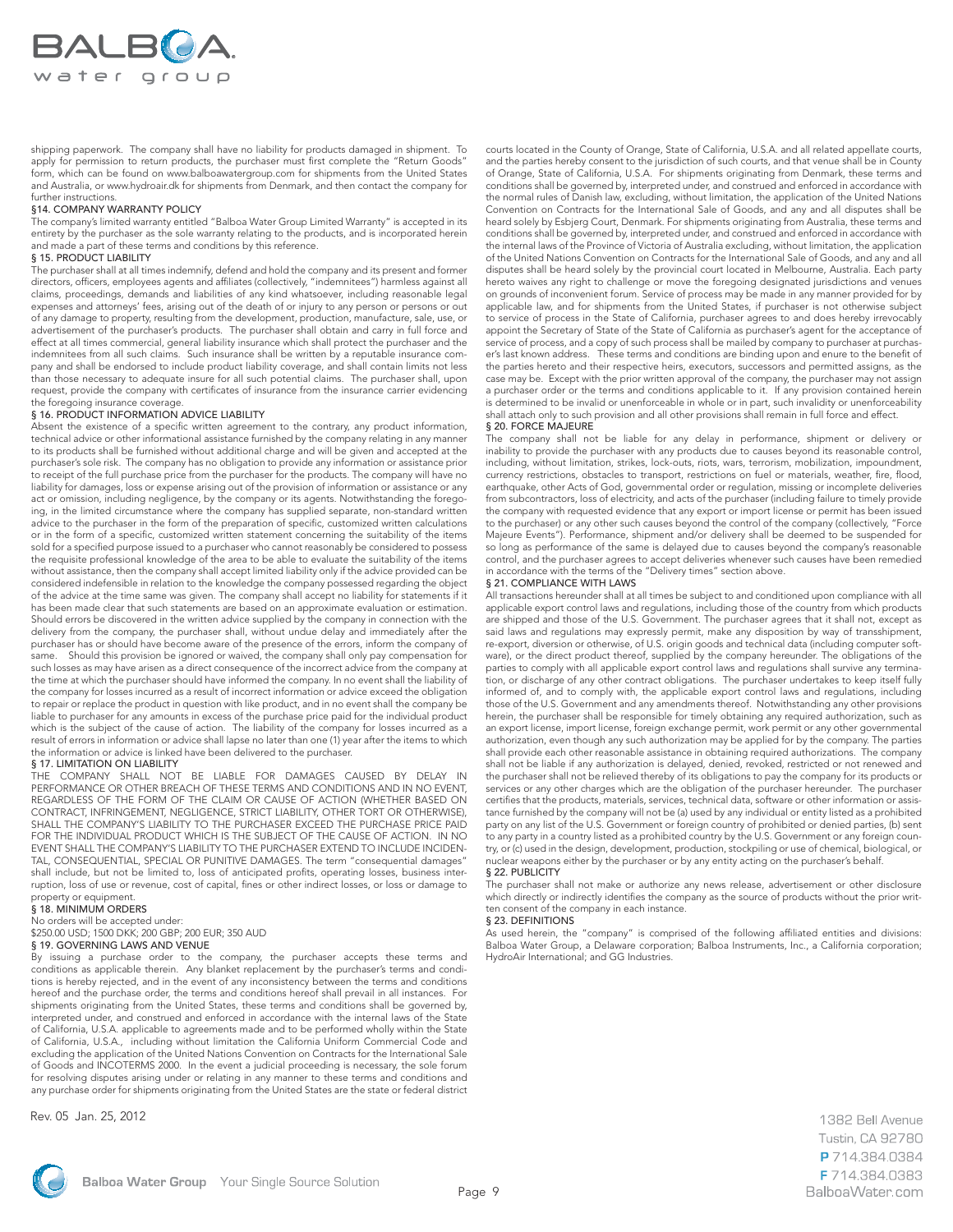

## BALBOA WATER GROUP LIMITED WARRANTY

Balboa Water Group, a Delaware corporation, and its affiliated entities (collectively "BWG," as defined below), warrants to trade purchasers of its products that the products will be free from defects in workmanship and material under normal use and conditions for a specified length of time as outlined below. BWG reserves the sole authority to make any type of warranty or representation concerning our products. BWG will not be responsible for any warranty or representation made by any outside source, including dealers, distributors, retailers, contractors or OEMs.

#### LIMITED PRODUCT WARRANTY

Subject to the limitations set forth below, BWG warrants that its products will be free of defects in material and workmanship under normal use. All products or components thereof purchased by BWG from a third party for resale to purchaser shall carry only the warranty extended by the original manufacturer.

#### USE OF INSTRUCTIONS

Purchaser should carefully read the instructions supplied prior to installing or using the product. If purchaser does not have the instructions, please request them from customer service, at the numbers provided. Products are to be operated only in accordance with the instructions provided. The warranty is void if the product is used in a manner not in accordance with the instructions.

#### WARRANTY COVERAGE

If a product proves to be defective in material or workmanship during the applicable warranty period then BWG will, at its sole option, either repair or replace the product with like product. Purchaser shall pay all disassembly, removal, refitting and installation costs. Replacement product may include remanufactured or refurbished parts or components. Replacement product may include an appropriate substitute product. All warranty claims must be applied for within sixty-days (60) from when the defect becomes known.

#### WARRANTY PERIOD

Refer to Appendix A labeled "Product Warranty" to find the warranty time period applicable to each product category or family.

#### WARRANTY PROCESS

Any warranty claim must be processed with BWG only by the purchaser who originally purchased the products. See "How to Get Service" below for further details.

#### WARRANTY EXCLUSIONS

This warranty does not extend to and is void for any products that have been subjected to: Improper installation or storage; Improper maintenance; Repairs or alterations not authorized or performed by BWG; Accident, damage, abuse, misuse or problems with electrical power; Abnormal or unusual operating conditions or applications; Use not in accordance with product instructions for intended purposes, or use beyond rated capacity, or use in non-residential applications or multi-tenant residential common area applications of more than eight units; A purpose or application in any way different from that for which products were designed; Color variations within a product line or material are common within the industry, and are not the responsibility of BWG. BWG does not warrant any product returned due to mismatching of a color to a particular line or material for which the color was selected.

#### SPARE PARTS AND TECHNICAL ADVICE

Spare parts are usually stocked by BWG for a reasonable amount of time following the last production run of the product in question. BWG does not warrant that spare parts will be made available for the duration of the warranty coverage or any other specific period of time, and reserves the right to cease supplying spare parts or providing facilities for the repair of spare parts in its discretion. Any technical advice or assistance furnished by BWG with respect to its products covered by this warranty shall be furnished without charge and will be given and accepted at purchaser's sole risk.

#### HOW TO GET SERVICE

Products cannot be returned to BWG without prior approval and a return authorization number that must be applied on all shipping documents and boxes. Shipments must be via pre-paid freight to the location specified by BWG.

To start the warranty process, please contact a customer service representative at the numbers provided. You will need to provide the following: The product, Confirmation, in writing, specifying the nature of the claim, Proof of the date of original purchase, Full contact details, including name and address, The serial number, if applicable, Freight is at sender's expense unless otherwise authorized by BWG. A \$50 USD/ 40EUR hourly fee plus reimbursement of all shipping expenses, if applicable, will be charged to purchaser for any merchandise returned for inspection that does not reveal defects of material or workmanship.

#### LIMITATION OF WARRANTIES

BWG'S SOLE RESPONSIBILITY FOR DEFECTS IN MATERIALS AND WORKMANSHIP IS STRICTLY LIMITED TO REPAIR OR REPLACEMENT AS SET FORTH IN THIS WARRANTY STATEMENT. BWG EXPRESSLY DISCLAIMS AND EXCLUDES ALL EXPRESS AND IMPLIED WARRANTIES FOR THE PRODUCTS, INCLUDING BUT NOT LIMITED TO ANY IMPLIED WARRANTIES AND CONDITIONS OF MERCHANTABILITY AND FITNESS FOR A PARTICULAR PURPOSE AND NON-INFRINGEMENT WARRANTIES, AND SPECIFICALLY DISCLAIMS ALL LIABILITIES TO THIRD PARTIES. In no event shall BWG be liable to purchaser for any amounts in excess of the purchase price paid for the individual product which is the subject of the cause of action.

#### EXCLUSION OF DAMAGES

This is BWG's sole and exclusive warranty and supersedes and replaces all other warranties, written or oral, express or implied. BWG will not be liable for any loss, liability, damage, expense, cost or obligation, whether direct or indirect, including but not limited to water damages, removal and replacement labor, damages due to delay in performance, property loss, injury, death or any other consequential, incidental, special or punitive damages of any type, resulting from the purchase or use of its products, and purchaser assumes all such risks and shall indemnify, defend and hold BWG harmless from all such risks and shall carry adequate insurance against all such risks. The term "consequential damages" shall include, but not be limited to, loss of anticipated profits, business interruption, lose of use of revenue, cost of capital or loss or damage to property or equipment. Further, BWG does not assume liability for defective products or software or damage caused by defective products or software not manufactured or sold by it even though such products or software may be used in conjunction with BWG's products. This warranty is NOT a consumer warranty, is not transferable or assignable (by operation of law or otherwise), and does not extend to anyone other than those who purchase products directly from BWG.

#### GOVERNING LAWS AND VENUES

For products shipped from the United States, this warranty will be interpreted and enforced in accordance with the laws of the State of California regardless of any choice of law principles and excluding the application of the United Nations Convention on Contracts for the International Sale of Goods and INCOTERMS 2000. The parties will submit any dispute or claim arising under or relating to this warranty to the exclusive jurisdiction of the U.S. federal or California state courts within the County of Orange, State of California, and the parties hereby submit to, and waive any objection to, personal jurisdiction and venue in such courts for such purpose. For products shipped from Denmark, this warranty shall be governed by, interpreted under, and construed and enforced in accordance with the normal rules of Danish law, excluding, without limitation, the application of the United Nations Convention on Contracts for the International Sale of Goods, and any and all disputes shall be heard solely by Esbjerg Court, Denmark. For products shipped from Australia, this shall be governed by, interpreted under, and construed and enforced in accordance with the internal laws of the Province of Victoria of Australia excluding, without limitation, the application of the United Nations Convention on Contracts for the International Sale of Goods, and any and all disputes shall be heard solely by the provincial court located in Melbourne, Australia. If any provision of this warranty is found by a court of competent jurisdiction to be unenforceable, that provision will be severed and the remainder of this warranty will continue in full force and effect.

#### DEFINITIONS

As used herein BWG is comprised of the following affiliated entities and divisions: Balboa Water Group, a Delaware corporation; Balboa Instruments, Inc., a California corporation; HydroAir International; and GG Industries.

Rev. 05 Feb. 8, 2012 Aus Pumps

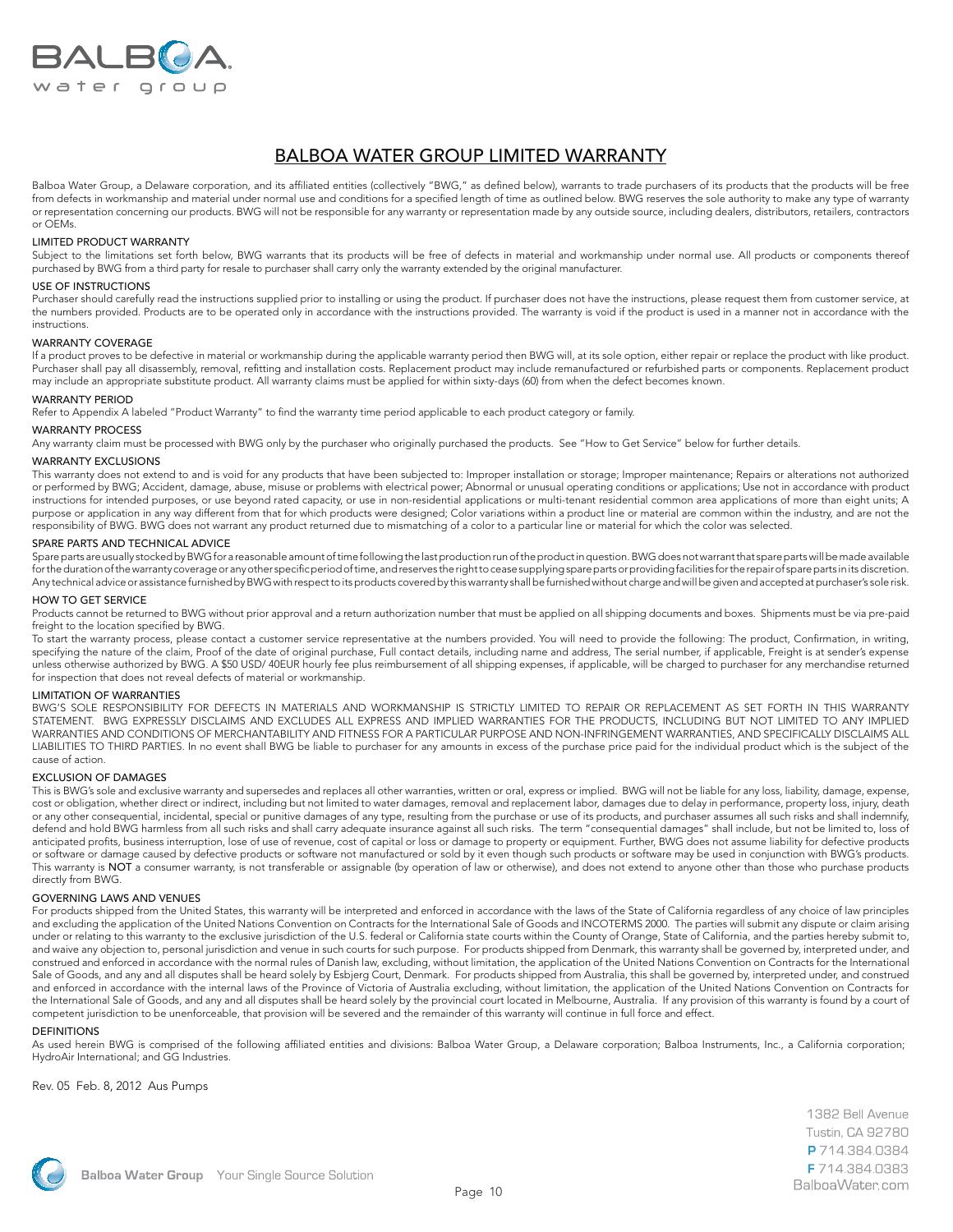### **APPENDIX A** "PRODUCT WARRANTY"

Specific Product Warranty

Warranty applies to residential applications only

| <b>Covered Product</b> | <b>Limited Warranty Period</b>                     | <b>Exceptions</b>                                                                |  |  |
|------------------------|----------------------------------------------------|----------------------------------------------------------------------------------|--|--|
| Pumps                  | 12 Months<br>From date of first consumer purchase. | Does not include travel charges, removal,<br>reinstallation, and labour charges. |  |  |

### HOW TO GET WARRANTY SERVICE IN AUSTRALIA OR NEW ZEALAND

Products cannot be returned to BWG without prior approval and a return authorization number that must be applied on all shipping documents and boxes. Shipments must be via pre-paid freight to the location specified by BWG.

- a) To start the warranty process, please contact the manufacturer of the spa bath (tub), the dealer or retail location you purchased your product from.
- b) You will need to provide the following:
	- a. The product
	- b. Confirmation, in writing, specifying the nature of the claim
	- c. Proof of the date of original purchase
	- d. Full contact details, including name and address
	- e. The serial number, if applicable
- c) They will collect your information and contact Balboa Water Group for processing the claim
- d) Once received, Balboa Technical Support will contact you
	- a. The representative will review the issue with you and collect any additional notes regarding the claim
	- b. The technician may also ask you to perform some basic troubleshooting steps to rectify and fix problems that may not require a visit by a service agent.
	- c. If the customer is unwilling to work with the technician over telephone, or can not make arrangements for a time convenient to them to perform the troubleshooting themselves or by someone else, a warranty claim cannot be processed.
	- d. If the product is under warranty and can not be rectified over the phone, the representative will determine if the product qualifies for warranty service or warranty part replacement.
- e) Products Under Warranty
	- a. For products requiring warranty replacement, Balboa will send out a replacement part at no charge.
	- b. For products requiring warranty service, Balboa will make arrangements with in-country service agents to schedule warranty service at no charge.
- f) Products out of Warranty
	- a. For products not under warranty, the customer must make their own arrangements for a service agent to repair or replace the part at their own cost.
- g) If you need to contact Balboa Water Group
	- a. Via Phone at 1-714-384-0384 or toll free in AUS at 1-800-137-879, or
	- b. Fax to 1-714-384-0385 or toll free in AUS 1-800-070-3233, or
	- c. Email at customerservice@balboawater.com
- h) Other charges
	- a. Freight is at sender's expense unless otherwise authorized by BWG.
	- b. A \$50 USD/ 40EUR / 65 AUD hourly fee plus reimbursement of all shipping expenses, if applicable, will be charged to purchaser for any merchandise returned for inspection that does not reveal defects of material or workmanship.

### US Operations

 1382 Bell Avenue, Tustin, California 92780 Tech Support 1-714-384-0384 Main Number 1-714-384-0384 | Fax Number 1-714-384-0385 | Inside Sales 1-714-384-0384 |

### International Operations

HydroAir International, Roustvej 50, DK-6800 Varde Main : (+45) 75 22 46 88 | Fax : (+45) 75 22 52 45

© 2012 Balboa Water Group Inc. All rights reserved. Your Single Source Solution. Disclaimer: Every endeavour has been made to publish the correct details in this data sheet. No responsibility will be taken for errors, omissions or changes in product specifications. Balboa Water Group reserves the right to change specifications.